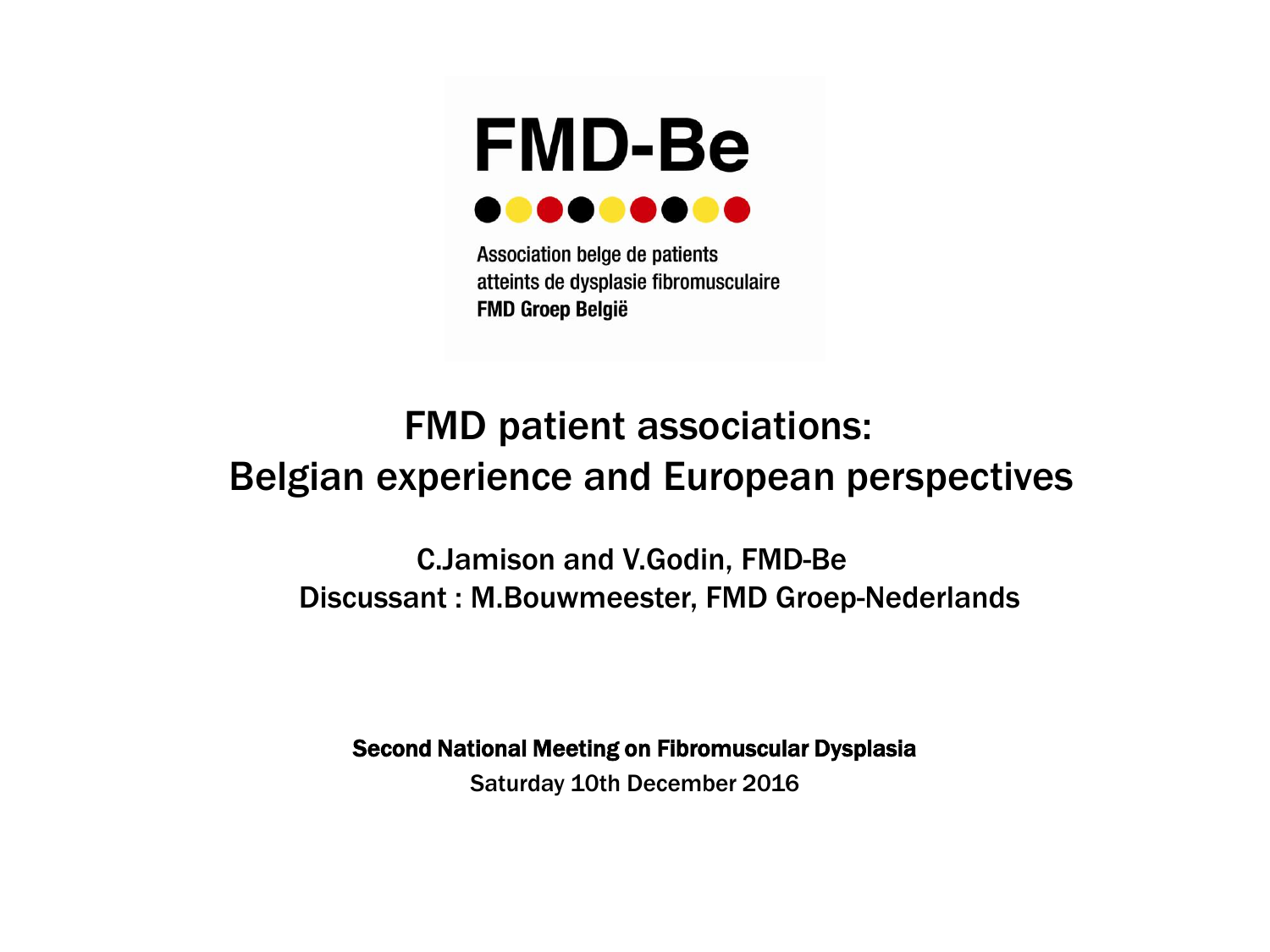# The origin of FMD-Be

- A small group of 3 patients followed at UCL/ University Hospital St Luc
- An informal meeting (21/04/2016) to exchange ideas on the creation of a Belgian patients association

What are our objectives?



Association belge de patients atteints de<br>dysplasie fibromusculaire / FMD Groep België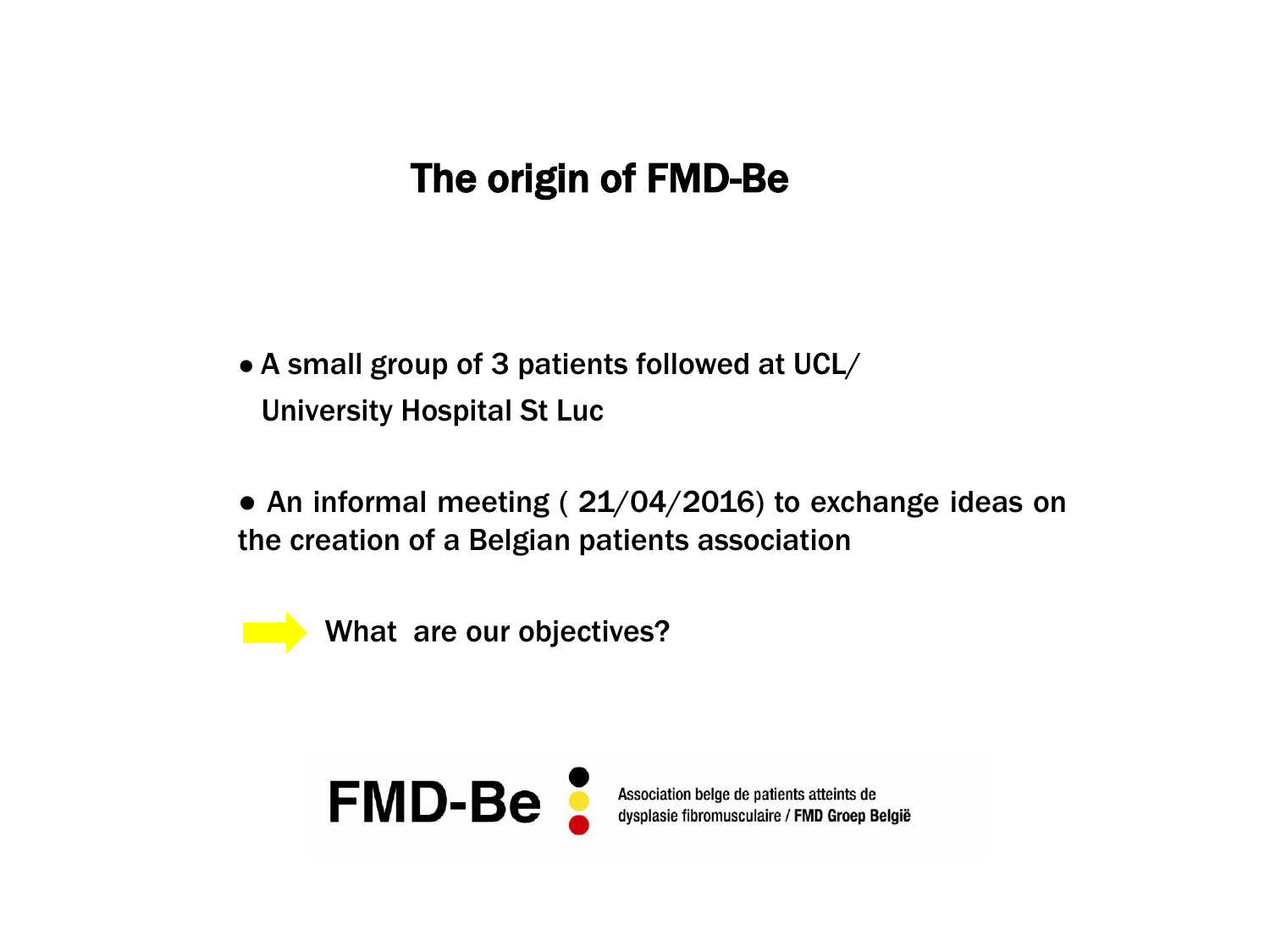## **Objectives**

## ● To better understand FMD :

 - to improve the access to information for FMD patients (by providing information and support)

●To develop a help and support network

● To help stimulate research

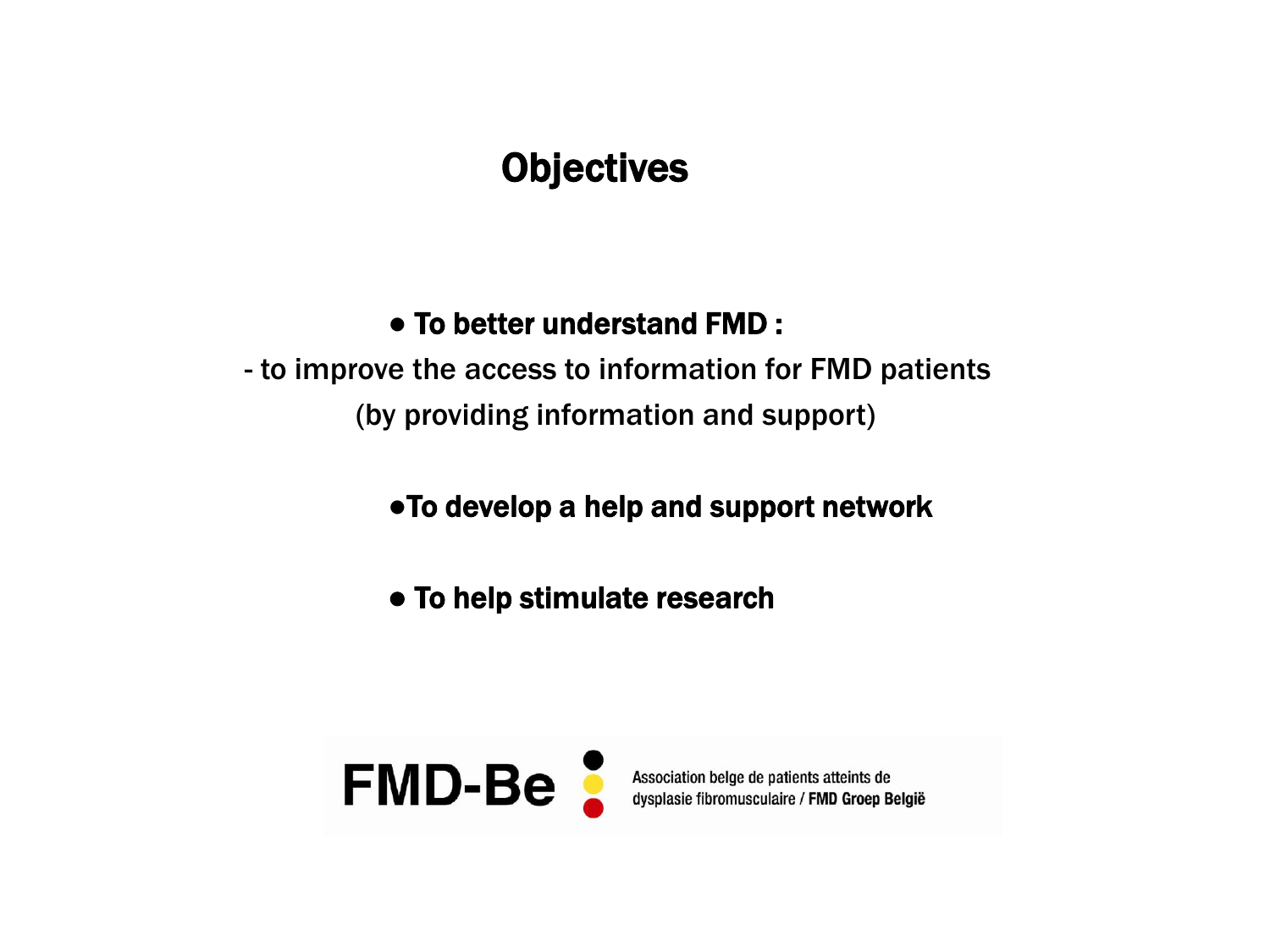## To promote a better understanding of FMD

●To make available to patients :

- Validated scientific information ( in a format appropriate for the general public)

- Validated answers to questions posed by patients – FAQs

### Requirements :

- A scientific committee to oversee the information given
- Information in the language spoken by the patient



Association belge de patients atteints de dysplasie fibromusculaire / FMD Groep België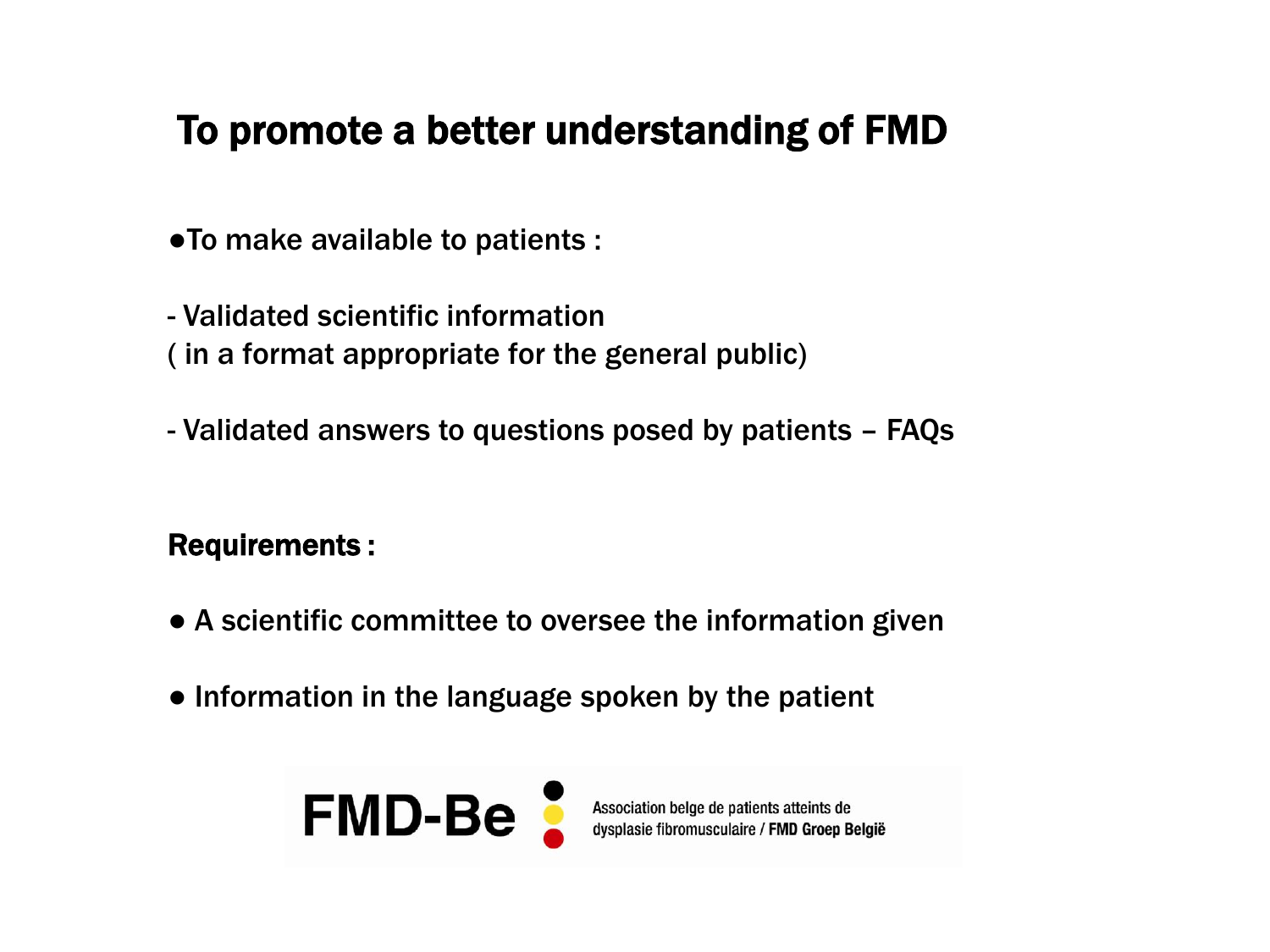# How do we plan to achieve this?

- **Creation of a logo ( to give the group better visibility)**
- **A website**
- **A facebook group**

- **Making contact with other patients who show an interest in a patient association( an extra role for the doctor!)**
- **National and International contacts ( other associations)**

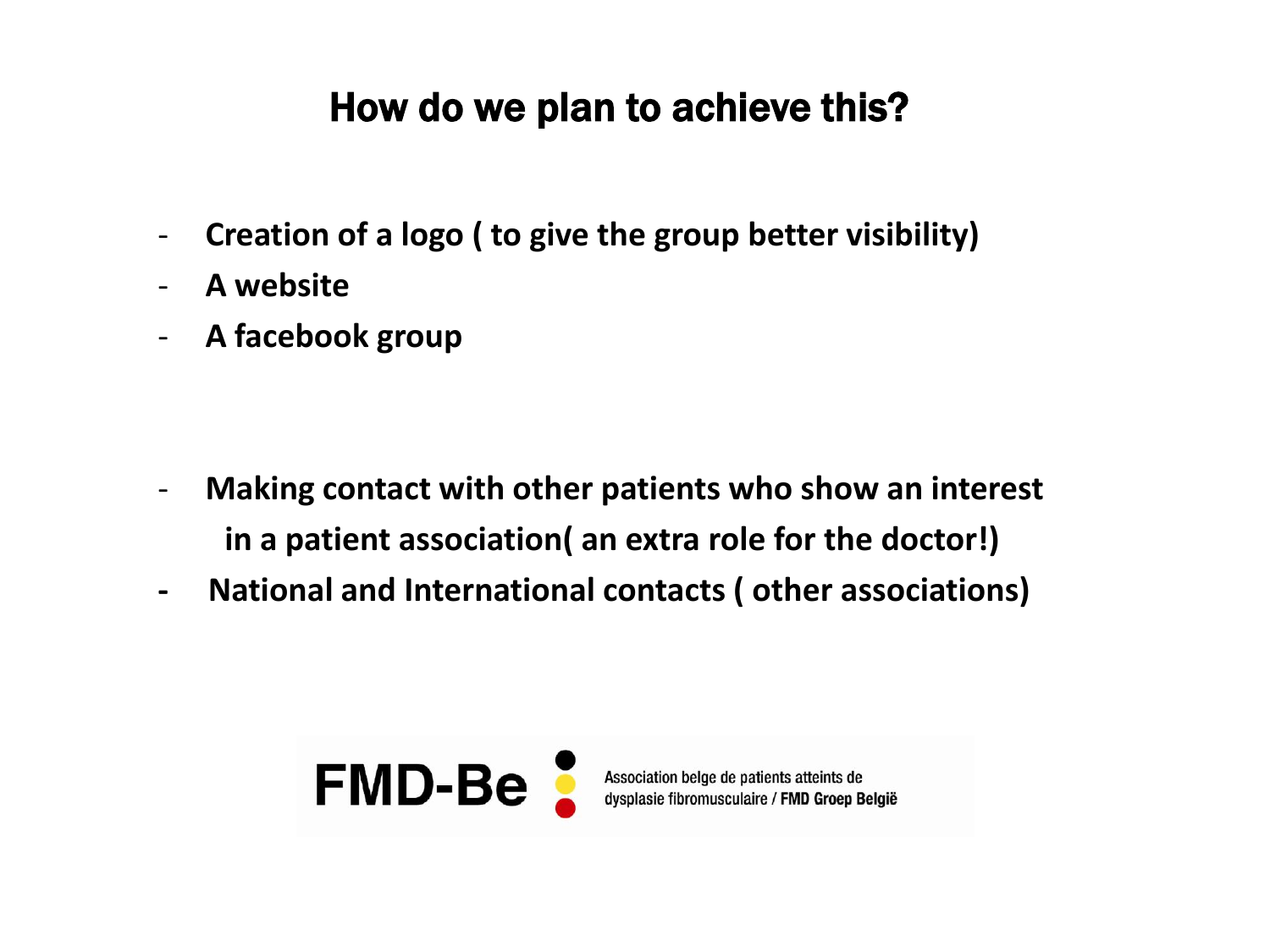## Information and support network

- **FMD-Be : A Belgian network, within a European and a Worldwide network**
- **Patients amongst themselves**
- **The FMD Associations in relation to each other**

## **TOGETHER TO SHARE KNOWLEDGE AND EXPERIENCE**

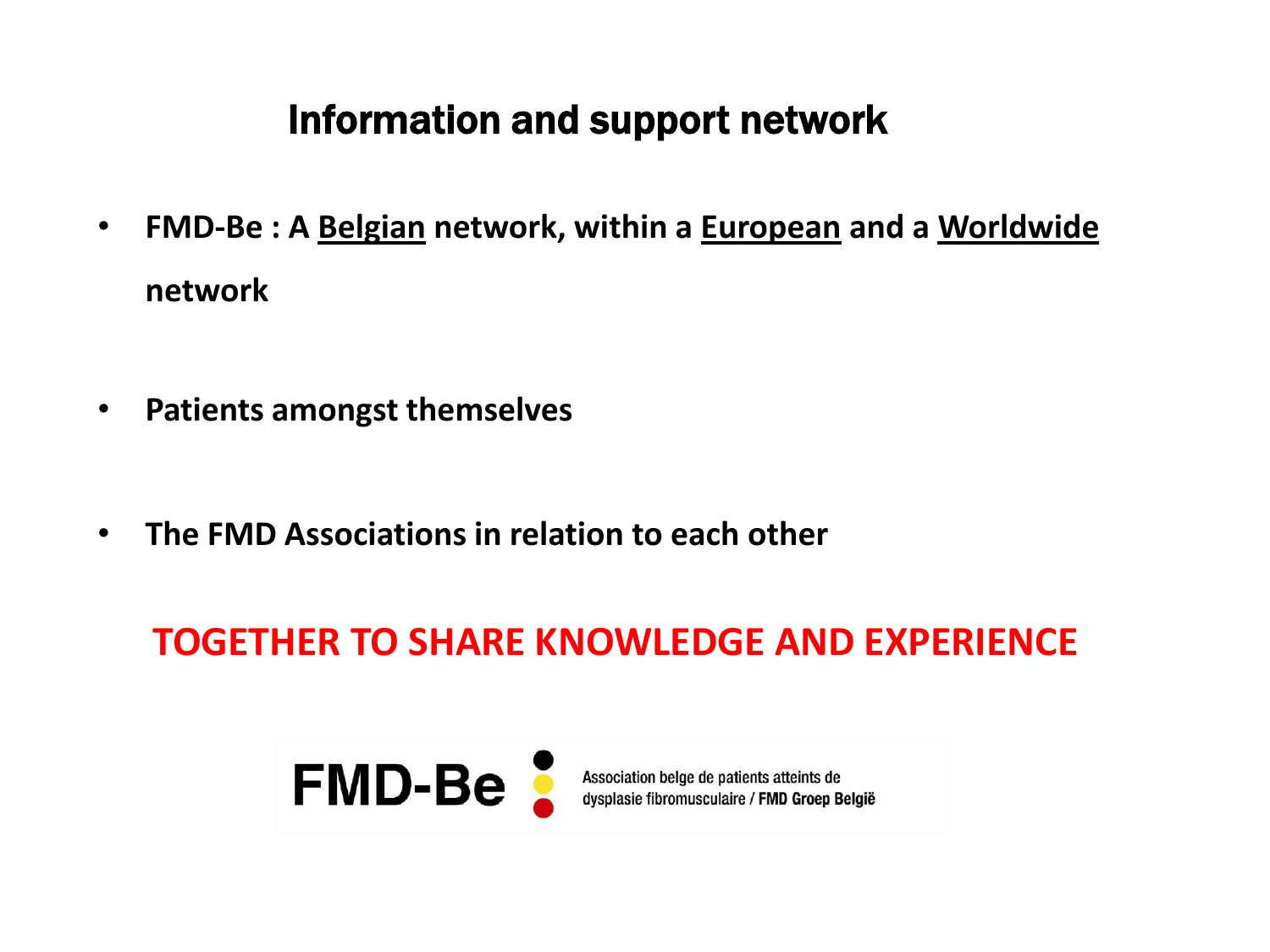## Progress report

- We are a small group of FMD patients, with at least one representative speaking French, Dutch and English
- Creation of a logo
- Contacts have been made with other groups and FMDSA contacts in Europe, America and Australia
- Creation of a Facebook group **F1 FMD.Be.Patients**



- A web site has been created www.fmd-be.be
- Our attendance here today to increase the visibility of FMD-Be and circulate our contact details

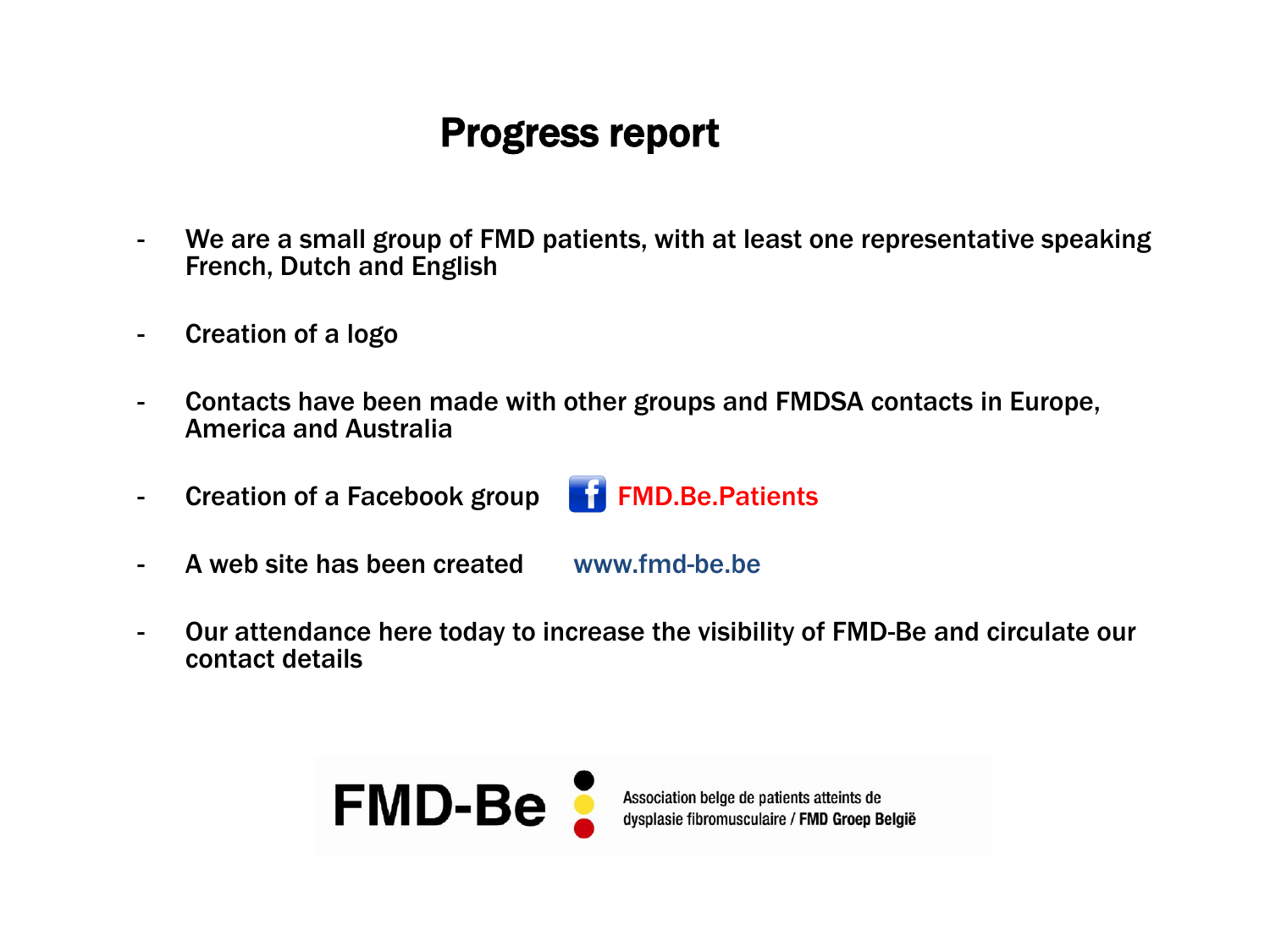# Difficulties encountered

- Identifying and connecting with Belgian FMD patients The doctors role here is important ( to date patient contacts have come via Prof. Persu and Prof. Van der Niepen)
- Enlargement of the Scientific Committee
- Finding fellow patients with an interest in joining and actively contributing to the group
- Funding for website creation and hosting

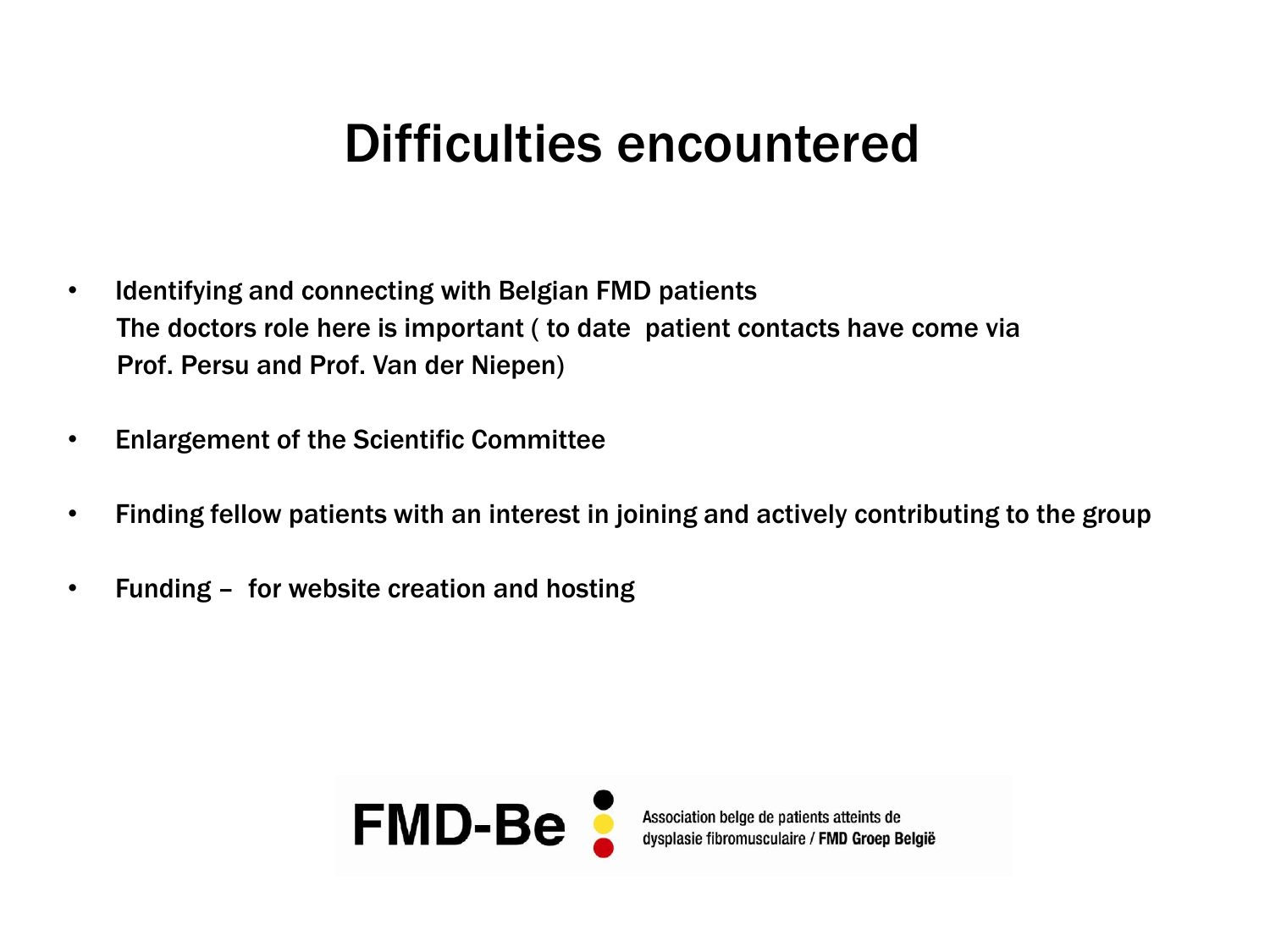#### 1 2 Copier dans un nouveau brouillon CHL ... / Personnaliser → 8 甲 0 + Créer / Modifier la page  $\blacksquare$  ● ■→ ■ Copier dans un nouveau brouillon

Salutations, veronique

### LA DYSPLASIE FIBROMUSCULAIRE/FIBROMUSCULAIRE DYSPLASIE

Un site d'information à l'intention des patients/ een Website voor patiënten

**FMD-Be** 

Association belge de patients atteints de dysplasie fibromusculaire / FMD Groep België

### What is fibromuscular dysplasia (FMD)?

Fibromuscular dysplasia (FMD) is a disease of the artery wall, without a link to atherosclerosis (cholesterol deposits) or inflammation. Sometimes this can lead to an arterial stenosis (narrowing), a dilation (aneurysm) or a dissection (tear) of the affected artery. A stenosis or a dissection can be responsible for a reduction in arterial blood flow. The effect of this reduced blood flow depends on the location of the arteries involved. A ruptured aneurysm could be a cause of internal bleeding and would require urgent medical attention.

Many patients affected by FMD have no symptoms or detectable signs of the disease during medical examination. Often the disease is picked up during medical imaging (CT scan or IRM) carried out for another reason.

This site aims to provide scientifically valid and up to date information.

It has been realised by the patient association in conjunction with a scientific (medical) committee.

This information is not intended to replace that given to you by your doctor!

#### **LANGUAGES**

 $H =$ 

### $\bullet$  What is fibromuscular dysplasia (FMD)?

- $\bullet$  Medical aspects • Symptoms
- · Diagnosis
- Treatment
- $\bullet$  FAO's
- Current research
- $\bullet$  About us
- · Other patient associations
- · Scientific literature • Useful information

### **RECENT POSTS**

- Saturday 10 December 2016 : Second National Meeting on Fibromuscular

- Dysplasia
- Participate in a clinical study (BEL-FMD)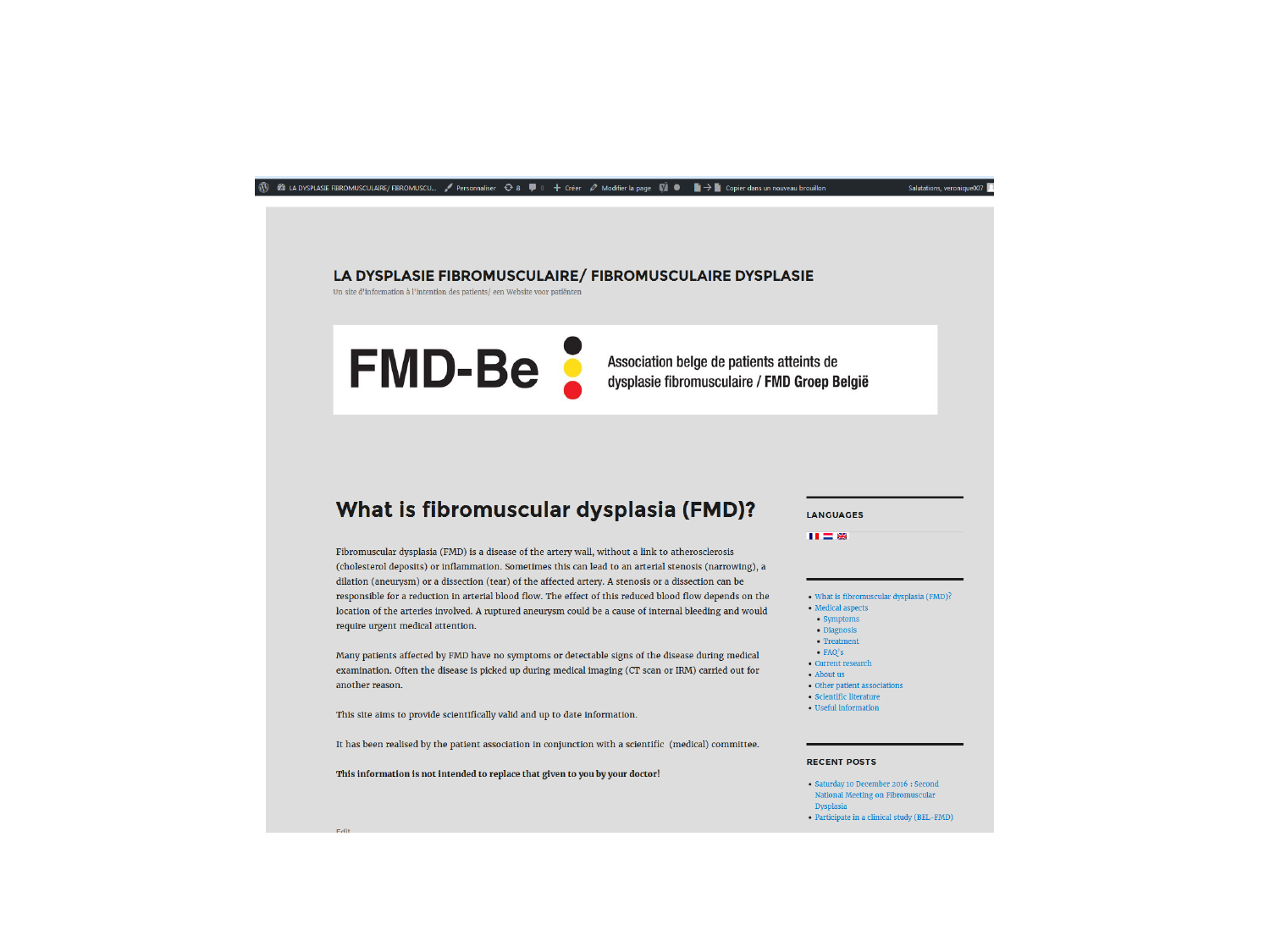# MANY THANKS

We are extremely grateful for all the assistance and support we have received from the FMD patient support groups and contacts :

Pam Mace – and FMDSA (USA)

Evelyn Boot and Madelon Bouwmeester FMD-Groep Nederlands

Nina Verstraete – Swiss FMDSA contact

Angeline Young – UK FMDSA contact

Bronte Sterk – FMDAA (Australia)

We would like to thank you for attending this meeting today, for your interest in FMD and helping us generate better awareness and understanding of our disease